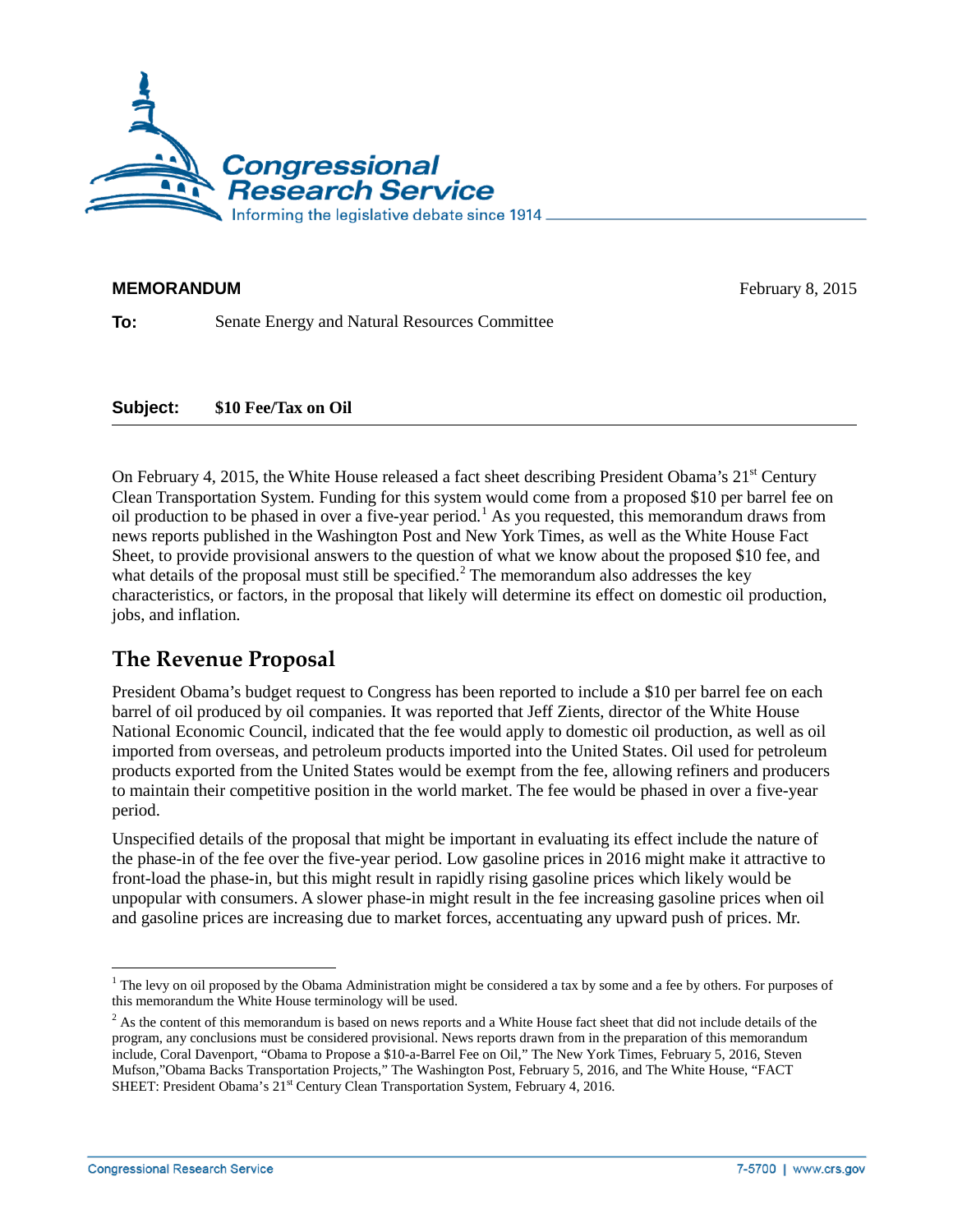Zients predicted that the fee might result in a gasoline price increase of as much as \$0.24 per gallon when fully implemented.

Crude oil is heterogeneous, differing in specific gravity and sulfur content altering its quality rating, and hence, allowing different grades of oil to command different prices. It is unclear whether oils of differing quality and value would all be subject to the same fee, changing the effective relative price structure, in percentage terms, of various grades of oil.

Oil companies may be interested in where in the production process the fee would be collected, as this might have implications for the administrative costs to the companies of the fee, as well as implications for their cash flow at the different stages of production of the oil industry. Oil companies might be sensitive to this issue because of their weakened financial condition due to the low market price of oil. Also, the oil industry is composed of firms that range in size from very large to much smaller, creating a possibility that the administrative costs of the tax might vary between firms, possibly altering the structure of the industry if small firms experience a greater burden due to the fee.

The fee is to apply to domestic and imported crude oil as well as imported petroleum products. However, one barrel of crude oil does not produce one barrel of say, gasoline, or any other petroleum product. Refining crude oil produces a slate of products. One barrel of crude oil typically yields 19 gallons of gasoline and 12 gallons of diesel fuel as well as other products. How the fee would be equalized between crude oil and petroleum products to equalize the tax burden is yet to be defined. In addition, it may be that policy will not favor all the products of a barrel of crude being subject to the same fee. Mr. Zients conceded that Northeast consumers who use distillate fuel for home heating might be subsidized, but those who use propane for heating might feel entitled to similar subsidization. In addition, it might be desirable to direct the fee's burden to consumer goods, like gasoline, and not to other petroleum products that enter industrial processes as intermediate products.

## **Macroeconomic Effects**

Analysts are likely to be concerned with the macroeconomic effects of the oil fee. These effects might include those on employment and jobs, economic growth, and inflation. Key relationships need to be specified in the current economic environment of a weak oil market characterized by low prices, and a domestic economy which is encountering economic headwinds from a weakening Chinese economy.

Mr. Zients conceded that while the fee would be collected from oil companies, the companies would likely shift some, or all, of the burden of the fee to consumers. As consumers face higher transportation and home heating costs, as well as higher costs, in general, for all goods, due to the pervasiveness of petroleum in the general production process, how will consumers alter their consumption and saving decisions? The answer is likely to determine how employment would be affected in various industries. Mr. Zients pointed out that the Clean Transportation System programs would generate transportation infrastructure jobs as a partial offset to the effect of higher petroleum product prices.

As oil companies cut capital budgets due to declining revenues and profit, the degree to which consumers shift consumption patterns away from oil products will accentuate that trend. Weakening employment availability in the oil and related industries is likely to be increased due to the fee. In addition, reduced oil exploration and production budgets are likely to reduce U.S. production potential, reducing energy security, if the oil market tightens in the future and current excess supply conditions in the market change.

Since it is likely that the oil fee would be shifted forward by the oil companies, and since petroleum products enter into many products, consumers will likely see higher prices, not only directly for gasoline and other consumer products, but, in general, for many products to varying degrees. It is possible that these price increases might set the stage for cost-push inflationary pressure.